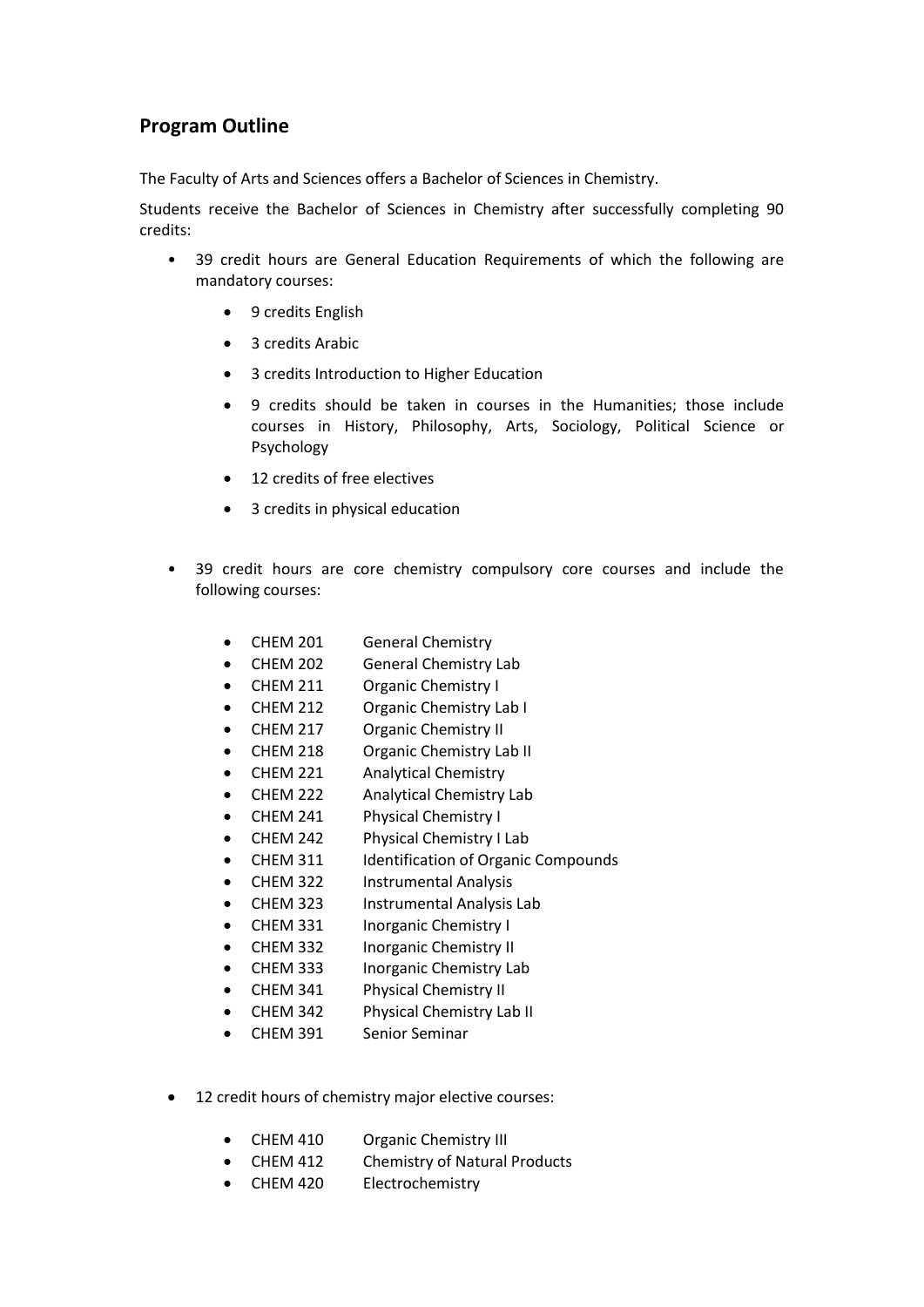- CHEM 423 Separation Methods in chemical analysis
- CHEM 433 Homogeneous Catalysis
- CHEM 440 Computer Application in Chemistry
- CHEM 441 Photochemistry
- CHEM 442 Quantum Chemistry
- CHEM 451 Polymer Chemistry
- CHEM 453 Petro- Chemistry
- CHEM 454 Environmental Chemistry

## **Internship Requirements and Guidelines**

All Chemistry students are required to complete an internship (normally the summer following the second year). Students must provide the Faculty with an employer's acceptance.

Normally, internships are assigned and/or allocated by the internship and placement officer. However, students may solicit their own internships.

## **Internship Guidelines**

- Internships must extend for at least 8 weeks with a workload of no less than 20 hours a week.
- Internships are normally completed during the summer.
- Students must comply with the working hours and days of the host company.
- A faculty member from the Faculty of Arts and Sciences will supervise students throughout the internship period.
- The internship is graded on a Pass/Fail and the grade is based on feedback from both the direct work supervisor and the faculty supervisor. The grade is not calculated as part of the student's overall GPA.